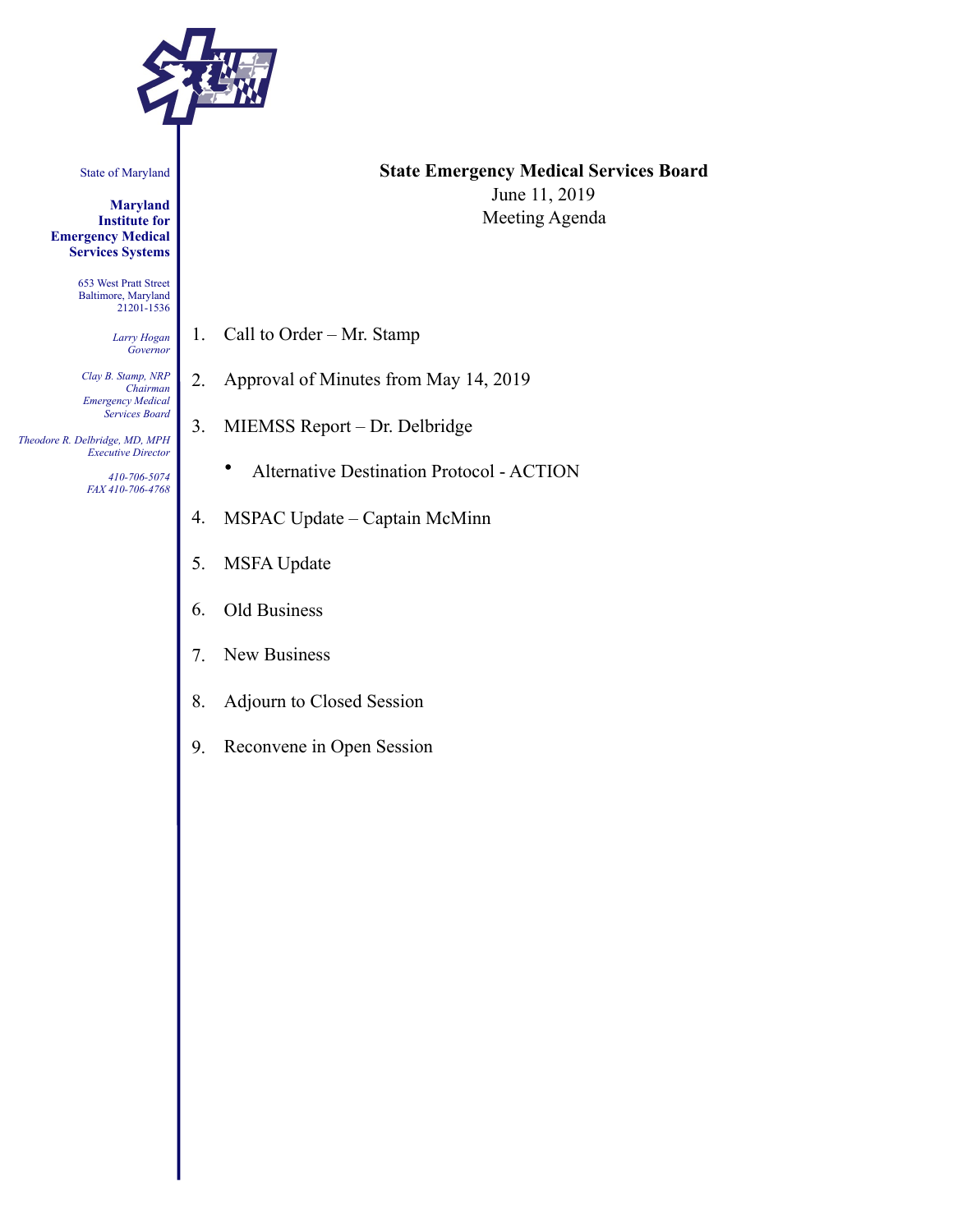

State of Maryland

**Maryland Institute for Emergency Medical Services Systems** 

> 653 West Pratt Street Baltimore, Maryland 21201-1536

> > *Larry Hogan Governor*

*Clay B. Stamp, NRP Chairman Emergency Medical Services Board* 

 *Theodore R. Delbridge, MD, MPH Executive Director*

> *410-706-5074 FAX 410-706-4768*

## **State Emergency Services Board June 11, 2019**

#### **Minutes**

**Board Members Present:** Clay Stamp, NRP, Chairperson; Sherry Adams, Vice Chairperson; Stephen Cox; William J. Frohna, MD; Dany Westerband, MD; James Scheulen, NRP; Mary Alice Vanhoy, RN (phone) Sally Showalter, RN; Dean E. Albert Reece, MD

**Board Members Absent:** Murray Kalish, MD

### **Others Present:**

**MSPAC:** Major Tagliaferri; Capt. McMinn; Lance Wood

**MIEMSS**: Dr. Delbridge; Ms. Gainer; Ms. Abramson; Ms. Aycock; Dr. Bailey; Mr. Barto; Mr. Brown; Dr. Chizmar; Dr. Floccare; Ms. Gilliam; Ms. Mays; Ms. Myers; Mr. Schaefer; Ms. Goff

**OAG:** Mr. Magee; Ms. Sette

**RACSTC:** Dr. Snedeker

Chairman Stamp called the meeting to order at 9:07 am. He thanked the MIEMSS staff, EMS Board members and stakeholders for their service.

**ACTION: Upon the motion by Dr. Frohna, seconded by Dr. Westerband, the Board voted unanimously to approve the minutes of the EMS Board meeting held on May 14, 2019.** 

#### **MIEMSS Report**

A copy of the Executive Director's Report was distributed.

Dr. Delbridge gave an update on Data sharing, the Communications Upgrade project, Hospital Alerts System, the EMS Plan and the Alternative Destination Protocol.

Chesapeake Regional Information System for our Partners (CRISP)

Dr. Delbridge gave an update on the current jurisdictions sending data to CRISP, jurisdictions in process and those who have yet to elect to send data.

#### The Hilltop Institute

Dr. Delbridge said he and Dr. Chizmar met with the leadership of the Hilltop Institute, a research organization at the University of Maryland, Baltimore County (UMBC) dedicated to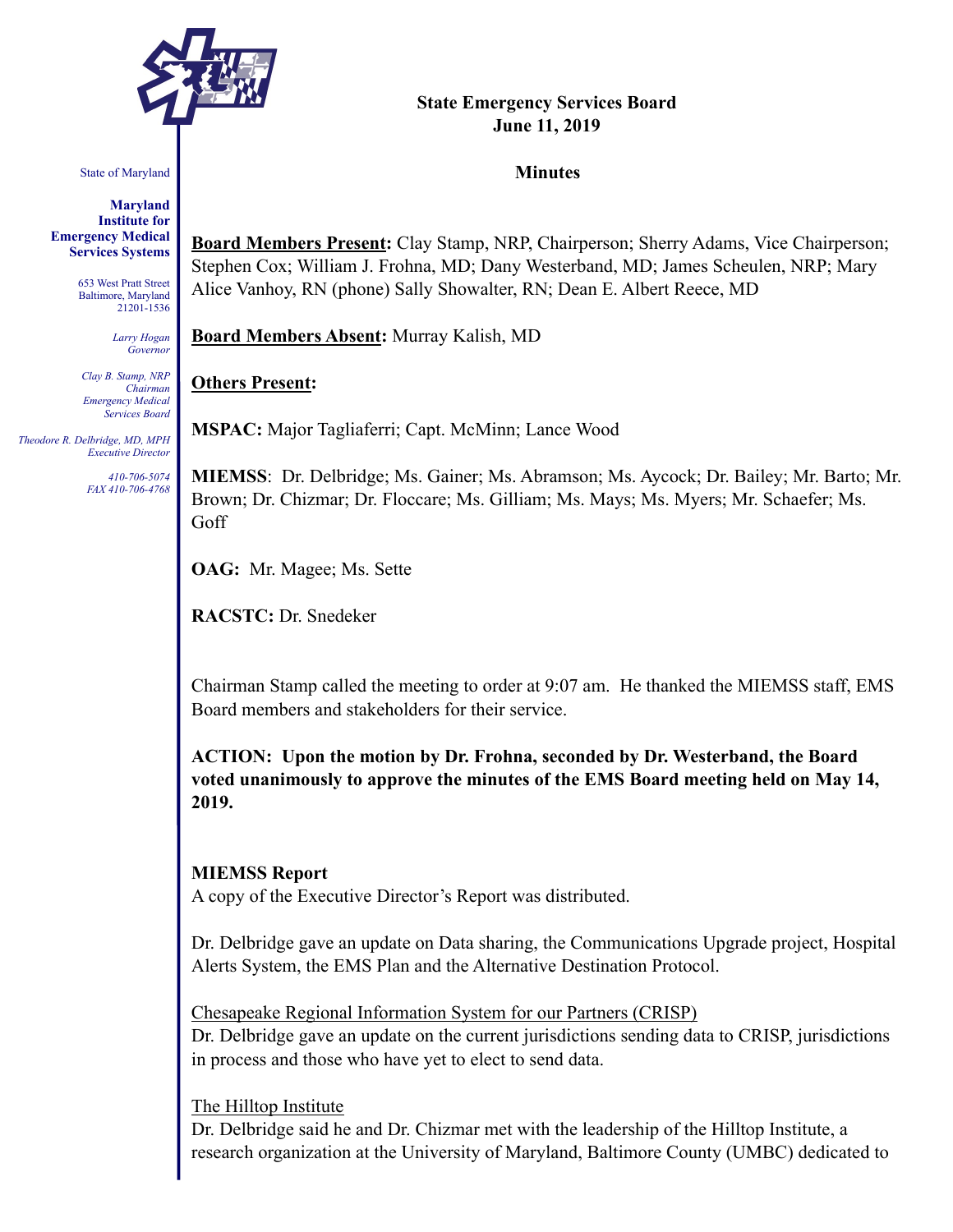improving the health and wellbeing of people and communities. The Hilltop Institute conducts data analytics and translational research on behalf of government agencies, foundations, and nonprofit organizations to inform public policy at the national, state, and local levels. He said that the Hilltop Institute and the Maryland Department of Health collaborate to conduct objective, evidence-based research and analysis to inform state health policy.

Dr. Delbridge said the possible sharing of MIEMSS data was discussed.

## Communications Upgrade Project

Dr. Delbridge said that MIEMSS continues to work on the Communications Upgrade Project for replacing outdated technology. The MIEMSS Communications Team is working closely with the contractor (Overland Contracting, Inc.) in weekly calls on the Detailed Design Review. The MIEMSS Team is also exploring improved back up options for the communications center.

Chairman Stamp suggested having the Communication Team provide an in depth report on the Communications Upgrade Project to the Board at a future meeting.

## Hospital Alerts (CHATS)

Dr. Delbridge said there is still inconsistent use of Yellow Alerts system by hospitals. He said that MIEMSS has secured a six-month extension of the software program for CHATS. September 30<sup>th</sup> is deadline for deciding whether to continue with the same system or to move to a different system.

Mr. Scheulen suggested that SEMSAC and the Regional Councils study the issues surrounding alerts. Chairman Stamp said there is a need to determine the "ask" for any changes to the current system.

Ms. Adams said that the current system has been a helpful tool utilized by Department of Health for requesting bed statuses, etc.

# EMS Plan

Dr. Delbridge gave an update on the current status of the EMS Plan. He said that MIEMSS is currently in the process of identifying Steering Committee members. The MIEMSS staff has submitted a draft of the goals for each topic area for the Plan. The SEMSAC and CASAC participants for interested topic areas have been identified. MIEMSS is reaching out to other interested stakeholders via the upcoming MSFA Convention and the MIEMSS web site for input. Work will continue over the summer.

# ED Overcrowding

Dr. Delbridge said that emergency department wait times for low acuity patients transported by EMS often exceeds 60 minutes, particularly in certain hospitals.

### Legislative Reports

Dr. Delbridge said that MIEMSS is working on two reports to the Legislature due in November & December 2019:

- Emergency Department Overcrowding Update: MIEMSS will work with HSCRC to update progress toward implementation of crowding reduction strategies.
- Reimbursement for New Models of Care Delivery: MIEMSS, in consultation with MHCC and HSCRS is to report on development of a statewide plan for reimbursement of three new models of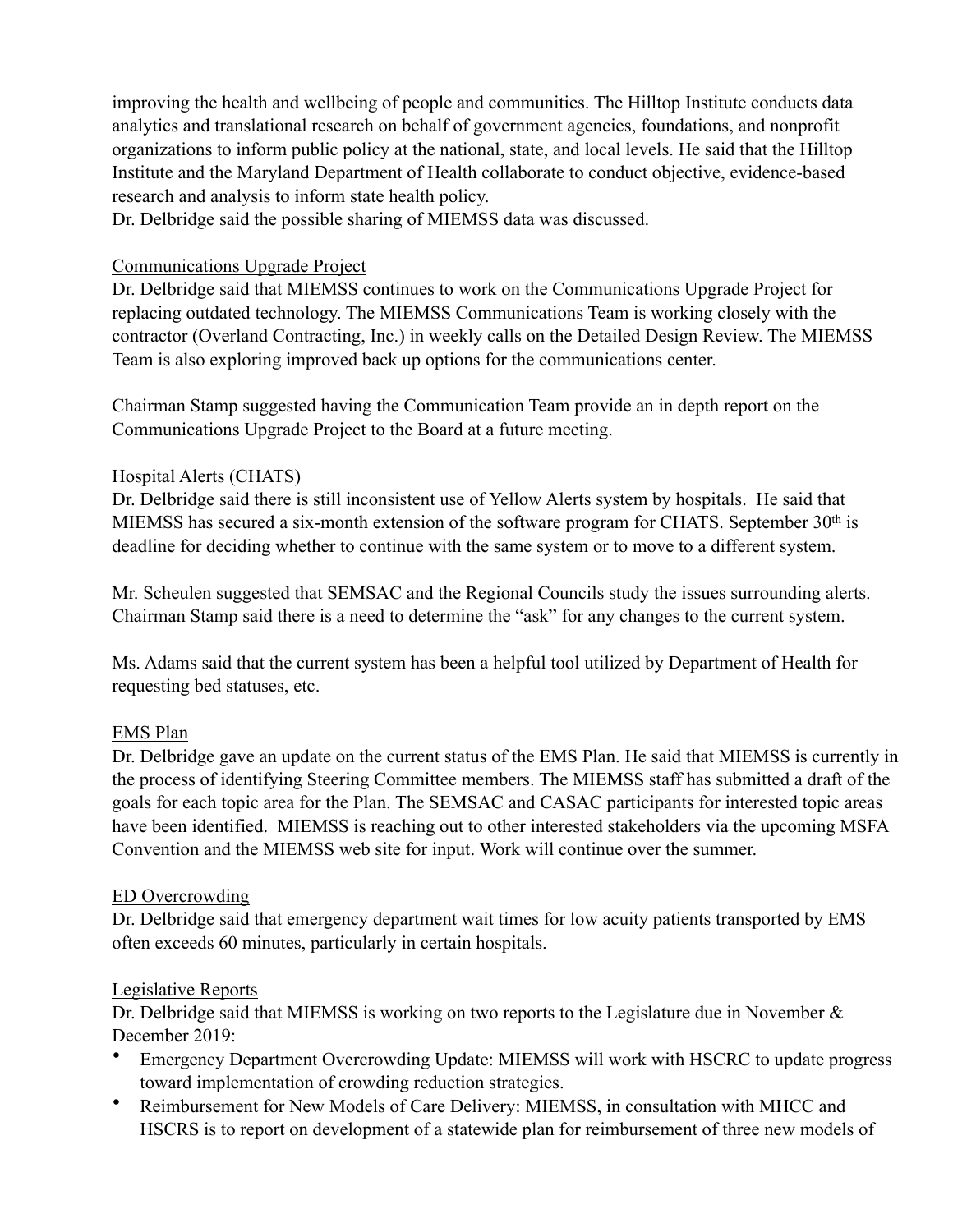care (mobile integrated health; EMS without transport; and transport to an alternative (non-ED) destination).

## ET3 - Evaluation, Triage, Treatment and Transport

ET3 is a 5-year model program developed by the Centers for Medicare & Medicaid Innovation that would provide Medicare reimbursement to EMS for transportation to an alternate destination other than an ED, and for treatment by a qualified health care practitioner with no transport. The ET3 model does not currently include mobile integrated health programs.

## Crisis Intervention / Stabilization Centers

Dr. Delbridge said that approximately 2% of the 400,000 EMS responses are for "Behavioral / Psychiatric Disorders. Approximately 71% of these responses are in Anne Arundel County, Baltimore City, Baltimore County, Prince George's County and Montgomery County. A network of alternate destinations needs to be created.

A discussion regarding the training of EMS for Behavioral Health issues and the "Second Victim" of a trauma ensued.

Alternate Destination Protocol A copy of the protocol was distributed.

Dr. Delbridge presented the proposed Alternative Destination (AD) Protocol.

Dr. Chizmar said that the protocol, in the new format, had been approved by the Protocol Review **Committee** 

A lengthy discussion followed regarding medical director oversight and the variables of patient conditions and appropriate facilities. Potential changes to regulations were also discussed.

**ACTION: Upon the motion by Mr. Scheulen, seconded by Mr. Cox, the Board voted to approve the updated Alternative Destination Protocol with the removal of the insurance question. Dean Reece abstained.**

# **SEMSAC Report – No Report**

### **MSPAC Report**

A copy of the report was distributed.

Captain McMinn said that Colonel Pallozzi has sent correspondence to the DBM Secretary regarding issues with helicopter maintenance.

Mr. Cox complimented the MSPAC on the recent double helicopter mission in Harford County.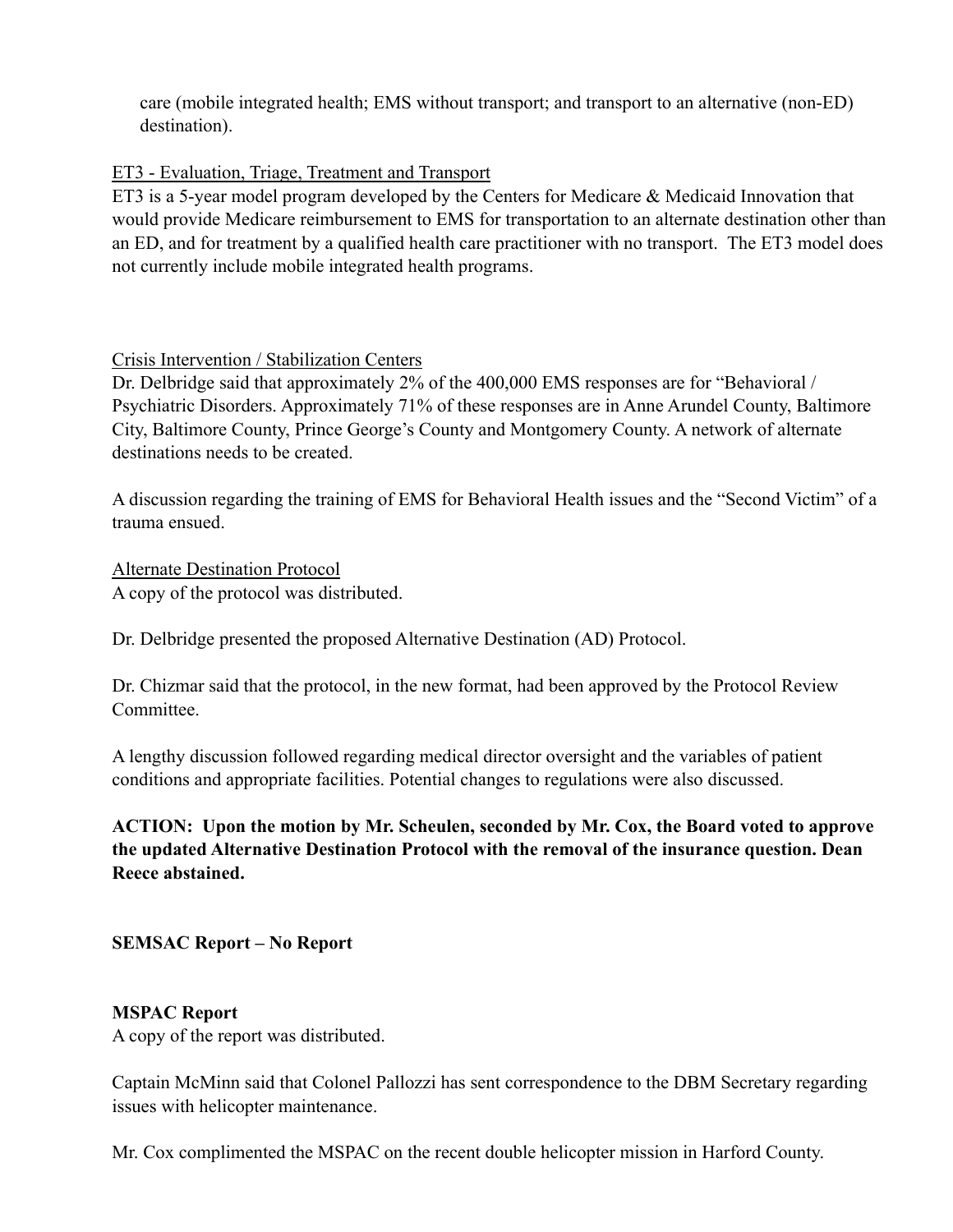## **RACSTC – No Report**

## **MSFA**

Mr. Cox said that the MSFA Convention will be held from June 15<sup>th</sup> through June 21<sup>st</sup> in Ocean City, Maryland. He said there are plenty of great programs at the convention, including an EMT refresher.

## **MFRI**

Mr. Cox said that MFRI has purchased all equipment for the College Park Pierson Vue testing site. The next site is scheduled for MFRI North East. Mr. Cox said the North East Coordinator is retiring in August.

### **OLD BUSINESS**

 $N/A$ 

### **NEW BUSINESS**

 $N/A$ 

## **ACTION: Upon the motion by Ms. Vanhoy, seconded by Mr. Scheulen, the Board voted to adjourn to closed session.**

The EMS Board adjourned to closed session to carry out administrative functions, to discuss the appointment of appointees and officials under General Provisions Article §3-305(b)(1), to consult with counsel, to obtain legal advice on pending disciplinary actions under General Provisions Article §3-305(a) (7), and to maintain certain records and information in confidence as required by Health Occ. Art. §14-506 (b) under General Provisions Article §3-305 (a) (13).

### **In Closed Session:**

**Board Members Present:** Clay B. Stamp, NREMT P, Chairperson; Sherry Adams, Vice Chairperson; Stephen Cox; Sally Showalter, RN; William J. Frohna, M.D.; James Scheulen, NREMT P; Mary Alice Vanhoy, RN (by Phone). Dany Westerband, M.D.; Dean E. Albert Reece, M.D.

### **Board Members Not Present:** Murray Kalish, MD

**MIEMSS:** Dr. Delbridge; Dr. Chizmar; Ms. Gainer; Ms. Abramson; Ms. Goff; Mr. Schaefer; Ms. Mays